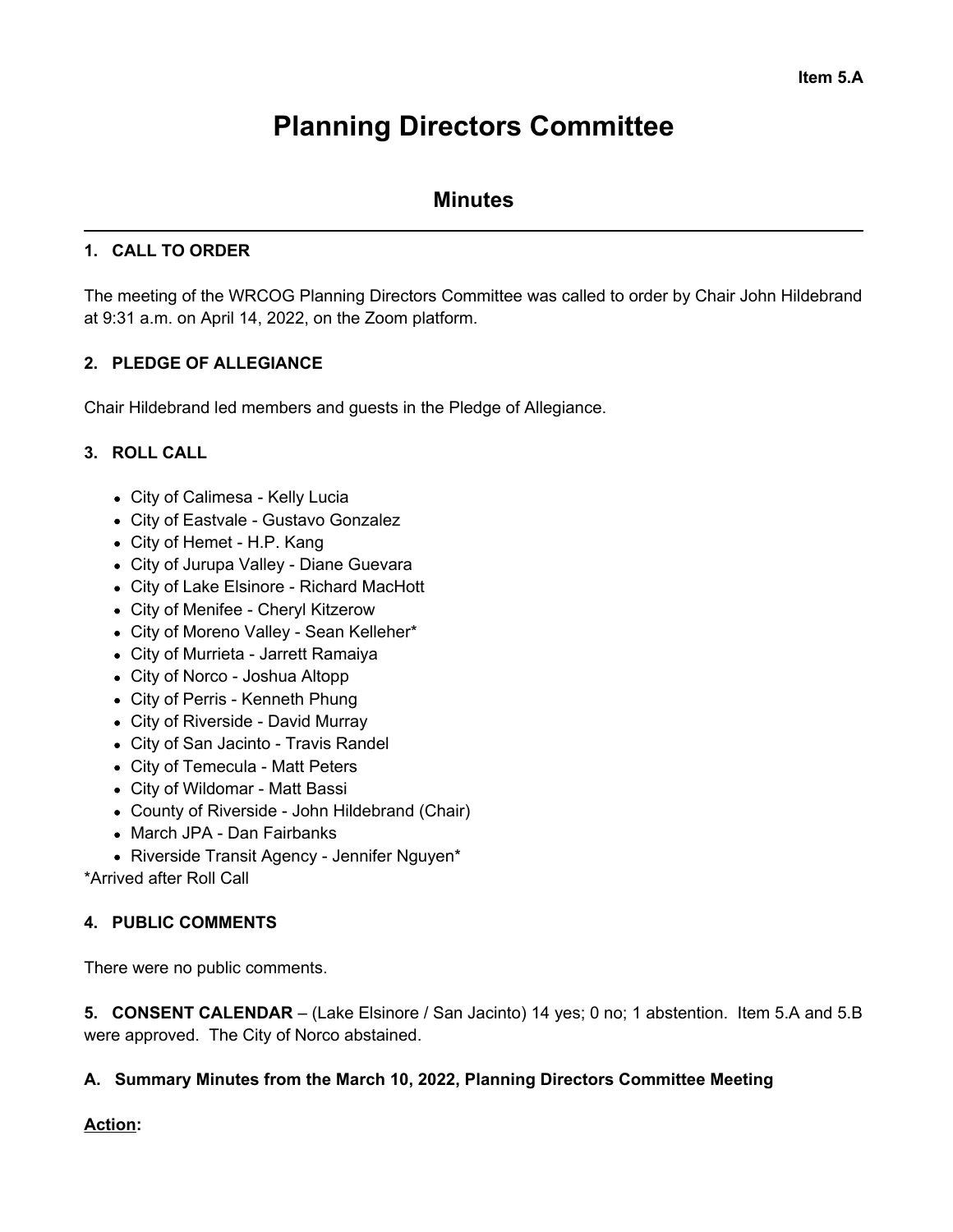1. Approved the Summary Minutes from the March 10, 2022, Planning Directors Committee meeting.

## **B. Revisions to the Grant Writing Assistance Program Guidelines**

## **Action:**

1. Received and filed.

## **6. REPORTS / DISCUSSION**

## **A. WRCOG Assistance with Housing Grant Programs**

Chris Tzeng, WRCOG Program Manager, reported that WRCOG is offering assistance in developing housing-related grant applications at a no-cost to jurisdictions, funded through the Regional Early Action Planning (REAP) grant funds. Examples of eligible grant programs include Infill Infrastructure, Permanent Local Housing Allocations, Transformative Climate Communities Programs, and any grant program which a nexus may be created to housing planning, housing production or increase a jurisdiction's ability to produce housing.

WRCOG will also be providing a document that forecasts when housing-related programs will become available. An initial document was provided to Committee members through email at the beginning of March. The assistance with housing grant programs will be available through June 2023, when REAP funding expires.

If any member agency is interested, please reach out directly to Chris Tzeng at [ctzeng@wrcog.us](mailto:ctzeng@wrcog.us).

#### **Action:**

1. Received and filed.

#### **B. WRCOG Assistance with SCAG Socio-Economic Data Review**

Chris Tzeng, WRCOG Program Manager, provided an update surrounding the development of the 2024 Connect SoCal Plan (RTP/SCS) and the socio-economic data (SED) review. SCAG has commenced development of its long range transportation plan and will develop the growth forecasts for population, employment, and household for each jurisdiction in the next few months that will be utilized in the Plan. SED is important because it will be included in the travel demand model, RIVCOM. It is vital that the RIVCOM data stays consistent with SCAG's data for CEQA purposes and compliance. WRCOG member agencies utilize RIVCOM for General Plan updates, specific plans, infrastructure projects, traffic studies, etc. WRCOG has made a commitment to its member agencies to update the RIVCOM SED on the same cycle as SCAG's update to its SED.

SCAG has granted WRCOG's request that SCAG develop the SED for Riverside County for compatible use in RIVCOM. This should provide the opportunity for one-singular review of the SED, and member agencies will not have to review both the Connect SoCal Plan SED and RIVCOM SED.

WRCOG will also be point-of-contact to schedule meetings with each member agency and its staff to review the SED. It is expected that these forecasts will be ready in July or August 2022.

#### **Action:**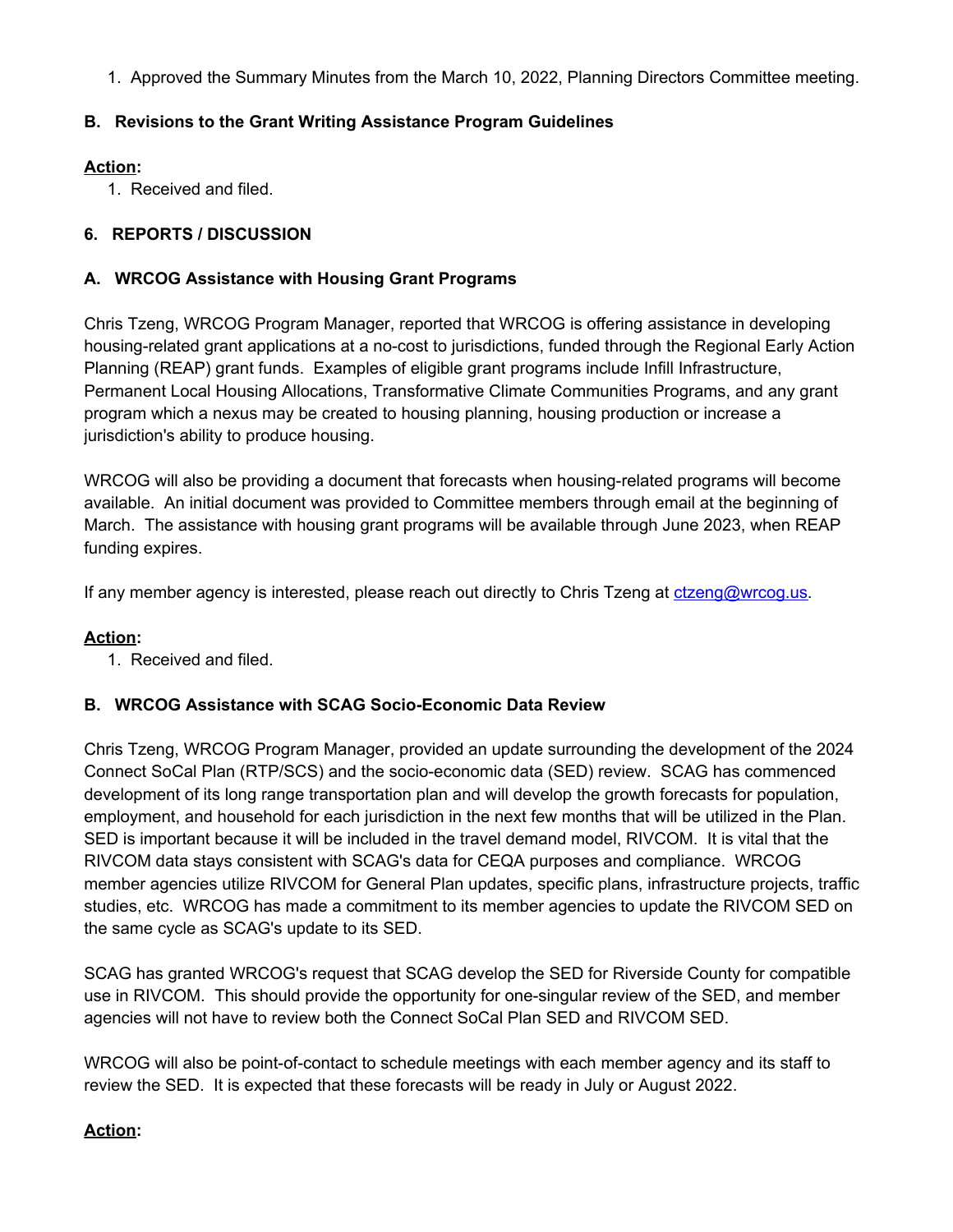1. Received and filed.

## **C. SB 9 Local Implementation**

Suzanne Peterson, WRCOG Senior Analyst, provided an overview of SB 9 and allowed representatives from the City of Riverside and the County of Riverside to share how their jurisdictions are implementing SB 9. Chair Hildebrand, Planning Director with the County of Riverside, shared how the County is handling this legislative implementation at a local level. Chair Hildebrand shared the challenges the County is facing with SB 9 as well as the challenges surrounding the accessory dwelling units.

Committee member David Murray, Principal Planner with the City of Riverside, provided an update on the City's implementation of SB 9 and shared some handouts that the City had been working to help residents. The City has created an application checklist and pre-clearance forms for SB 9 two dwelling units and urban lot splits. Along with the checklist, some visual illustrations were shared and their hopes are to help residents understand SB 9 requirement and various lot configurations.

#### **Action:**

1. Received and filed.

# **D. Legislative Activities Update**

Bill Blankenship, WRCOG On-Call Legislative Consultant, provided a legislative update noting deadlines for the 2022 legislative session and reviewed several proposed bills. Of those, the following were highlighted:

- SB 1369 (Wieckowski) would require adaptive reuse projects to be an allowed use by right in all zones.
- AB 1695 (Santiago) would establish a housing construction subsidy program for adaptive reuse projects.
- AB 2179 (Grayson) would allow the deferral of proposed development fees and charges.
- AB 2485 (Choi) would provide a CEQA exemption for emergency shelters and supportive housing projects.
- AB 2705 (Quirk-Silva) would limit or discourage housing development in the very high fire hazard severity zone.

Additionally, information was provided on the Communities for Choice Campaign, which is a proposed November 2022 Ballot Measure for local control of housing and growth.

#### **Action:**

1. Received and filed.

#### **E. Southern California Edison Charge Ready New Construction Rebate Program**

Mr. Naveed Ahmad from SCE provided a presentation on SCE's Charge Ready New Construction Rate (NCR) which is a rebate program targeting multi-family residential developers to install electric vehicle (EV) chargers to allow tenants to charge their EVs. The Program offers a rebate to eligible participants in order to offset some or all of the cost of buying and installing approved EV charging stations. In